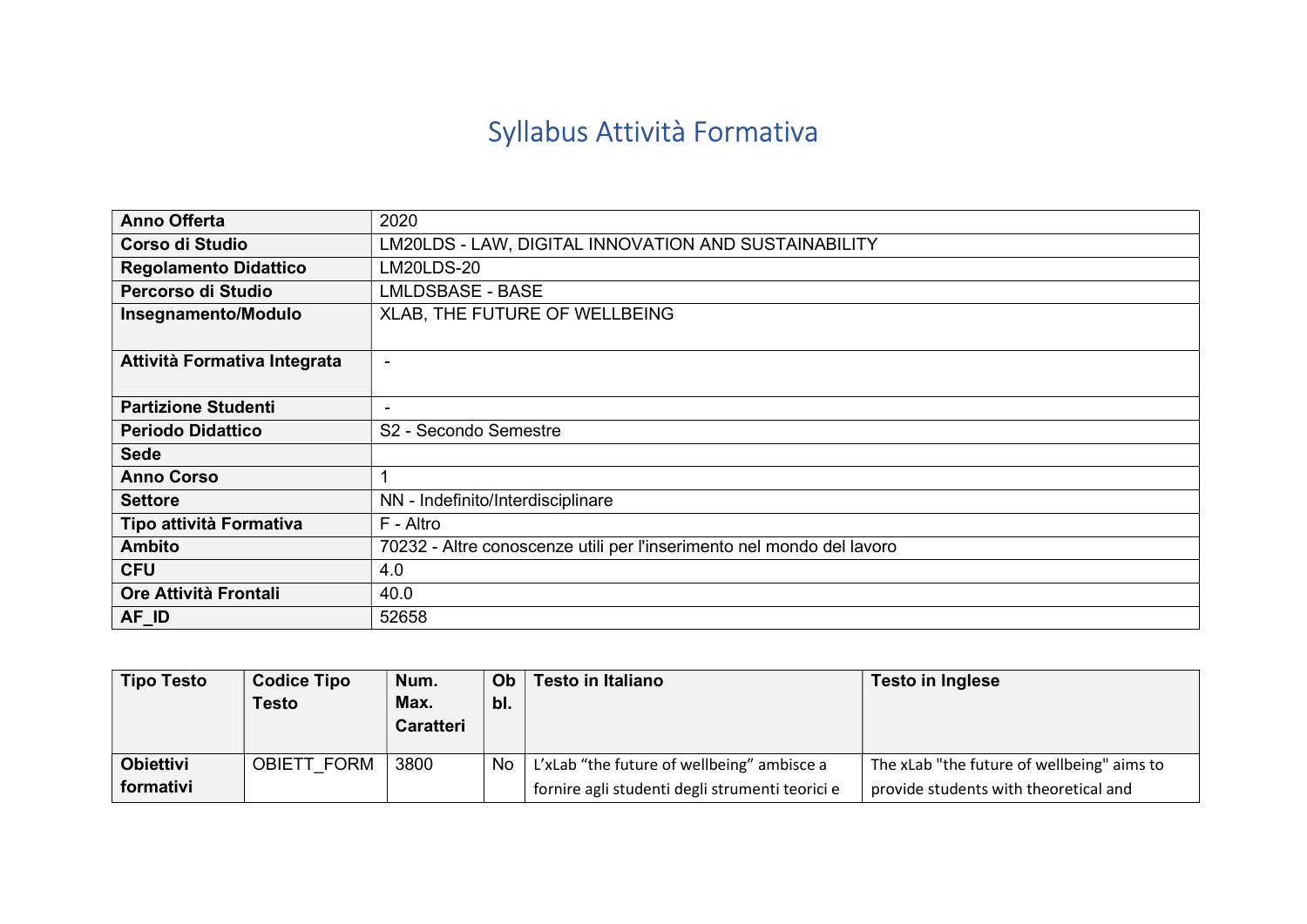| /Instructional<br>goals                                                  |             |      |    | pratici per lo sviluppo di progettazioni<br>collaborative nel settore del benessere<br>individuale e collettivo. Il percorso darà la<br>possibilità di acquisire competenze trasversali<br>nell'ambito della co-design di progetti<br>innovativi e sostenibili, come strumenti di<br>design thinking, oltre ad approfondire delle<br>tematiche inerenti al benessere come<br>bioeconomia, farmaceutica, tessile,<br>alimentare, agricoltura, sanità e sport. Inoltre,<br>verranno fornite competenze per lo sviluppo<br>di nuovi modelli di sostenibilità economica<br>sociale e ambientale attraverso l'utilizzo delle<br>tecnologie emergenti come Blockchain, AI e<br>IoT e la loro applicazione al settore. | practical tools for the development of<br>collaborative projects in the field of wellness.<br>The course will give the opportunity to<br>acquire transversal skills in the co-design of<br>innovative and sustainable projects, as an<br>example design thinking. In addition, the<br>course will deepen the knowledge on themes<br>related to wellness such as bioeconomy,<br>pharmaceuticals, textiles, food, agriculture,<br>health, and sport. Furthermore, the course<br>will provide students skills for the<br>development of economic, social and<br>environmental sustainability models through<br>the use of emerging technologies such as<br>Blockchain, AI and IoT and their application to<br>the sector. |
|--------------------------------------------------------------------------|-------------|------|----|-----------------------------------------------------------------------------------------------------------------------------------------------------------------------------------------------------------------------------------------------------------------------------------------------------------------------------------------------------------------------------------------------------------------------------------------------------------------------------------------------------------------------------------------------------------------------------------------------------------------------------------------------------------------------------------------------------------------|------------------------------------------------------------------------------------------------------------------------------------------------------------------------------------------------------------------------------------------------------------------------------------------------------------------------------------------------------------------------------------------------------------------------------------------------------------------------------------------------------------------------------------------------------------------------------------------------------------------------------------------------------------------------------------------------------------------------|
| Risultati di<br>apprendiment<br>attesi/Intende<br>d learning<br>outcomes | RIS APPREND | 3800 | Sì | Durante il corso gli studenti acquisiscono<br>competenze che possono utilizzare nello<br>sviluppo dei loro progetti finali e delle loro<br>future carriere. Il processo di co-design sarà<br>un'opportunità di formazione per gli studenti<br>per apprendere come progettare nuovi<br>modelli di sviluppo innovativi e sostenibili che<br>possano garantire un aumento del benessere<br>dei cittadini attraverso strumenti di co-<br>governance e l'uso di tecnologie emergenti.<br>Conoscenza e comprensione                                                                                                                                                                                                   | During the course, students acquire skills that<br>they can use in the development of their final<br>projects and their future careers. The co-<br>design process will be a training opportunity<br>for students to learn how to design new<br>innovative and sustainable development<br>models that can ensure an increase in<br>citizens' wellness through co-governance<br>tools and the use of emerging technologies.<br>Knowledge and understanding                                                                                                                                                                                                                                                               |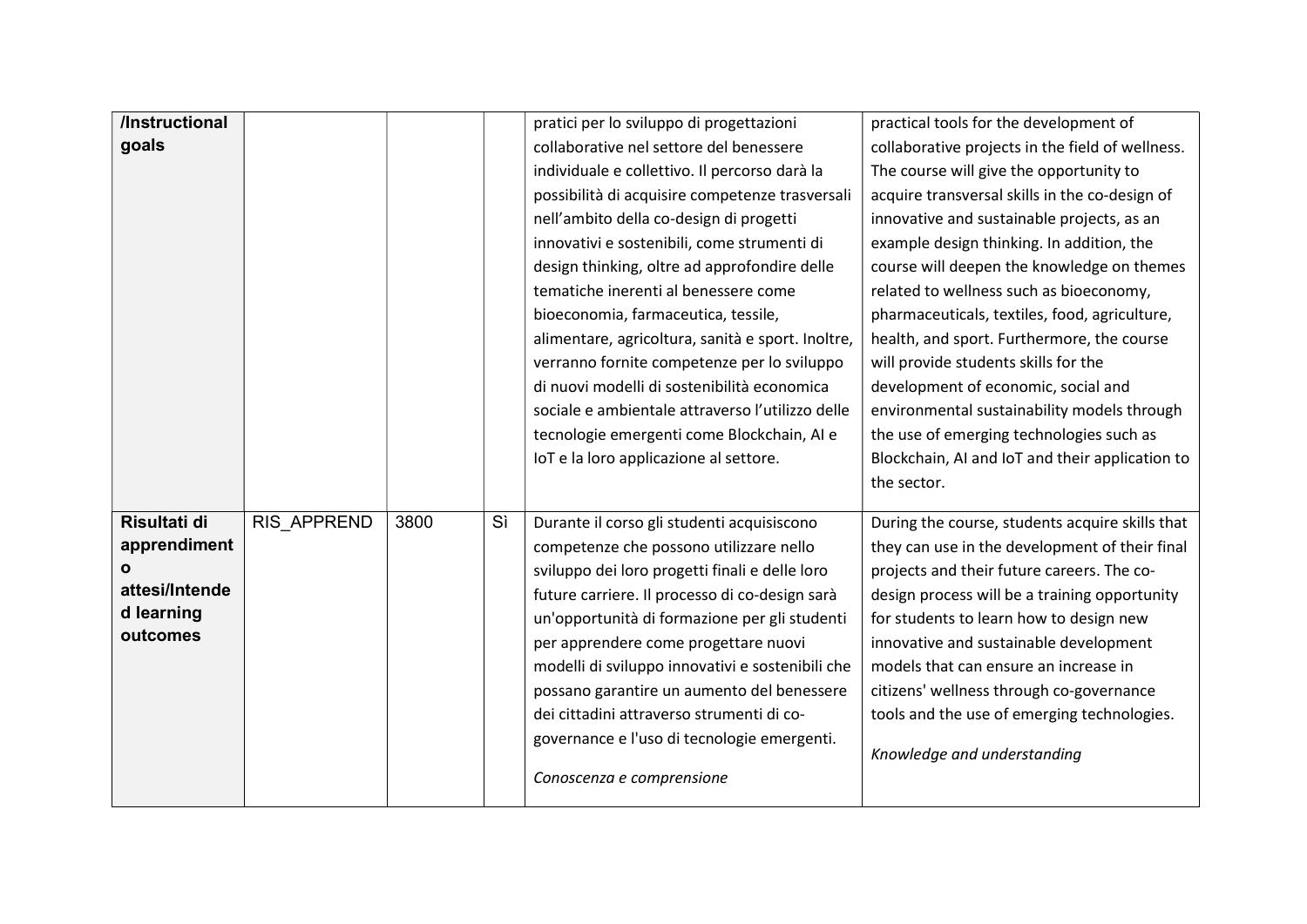|  | Il corso fornisce conoscenze avanzate e           | This course provides advanced knowledge       |
|--|---------------------------------------------------|-----------------------------------------------|
|  | risorse analitiche che consentono agli            | and analytical resources that allow students  |
|  | studenti di comprendere il contesto giuridico,    | to understand the legal, political and        |
|  | politico ed economico in cui inquadrare le        | economic context in which to frame their      |
|  | proprie idee. Inoltre, gli studenti               | ideas. In addition, students will learn new   |
|  | apprenderanno nuovi strumenti per valutare        | tools to assess whether a project idea meets  |
|  | se un'idea di progetto soddisfa le esigenze       | the needs of the local communities.           |
|  | della comunità locali. Inoltre, il corso offre    | Furthermore, the course offers key            |
|  | strumenti teorici chiave per apprendere lo        | theoretical tools to learn the development of |
|  | sviluppo delle parti principali di un progetto    | the main parts of a project such as the       |
|  | come la definizione di un budget, la              | definition of a budget, the mapping of        |
|  | mappatura degli stakeholder e la definizione      | stakeholders and the definition of the value  |
|  | della catena del valore.                          | chain.                                        |
|  | Applicare conoscenza e comprensione               | Applying knowledge and understanding          |
|  |                                                   |                                               |
|  | Il corso insegna agli studenti come applicare     | The course teaches students how to apply the  |
|  | gli strumenti appresi in classe a progetti reali. | tools learned in the classroom to real and    |
|  | Pertanto, gli studenti imparano a sviluppare,     | implementable projects. Therefore,            |
|  | scrivere e presentare un progetto di              | participants learn to develop, write and      |
|  | innovazione nel campo del benessere e             | present an innovation project in the field of |
|  | imparano a misurare i suoi impatti. Alla fine     | wellness and learn to measure its impacts. At |
|  | del corso gli studenti possono portare avanti     | the end of the course, students can           |
|  | in autonomia un progetto dalla definizione        | autonomously carry out a project from the     |
|  | del problema alla presentazione dei risultati.    | definition of the problem to the presentation |
|  | Autonomia di giudizio                             | of the results.                               |
|  |                                                   | <b>Making judgements</b>                      |
|  | Al termine del corso, gli studenti dovranno       |                                               |
|  | essere in grado di analizzare le principali       |                                               |
|  |                                                   |                                               |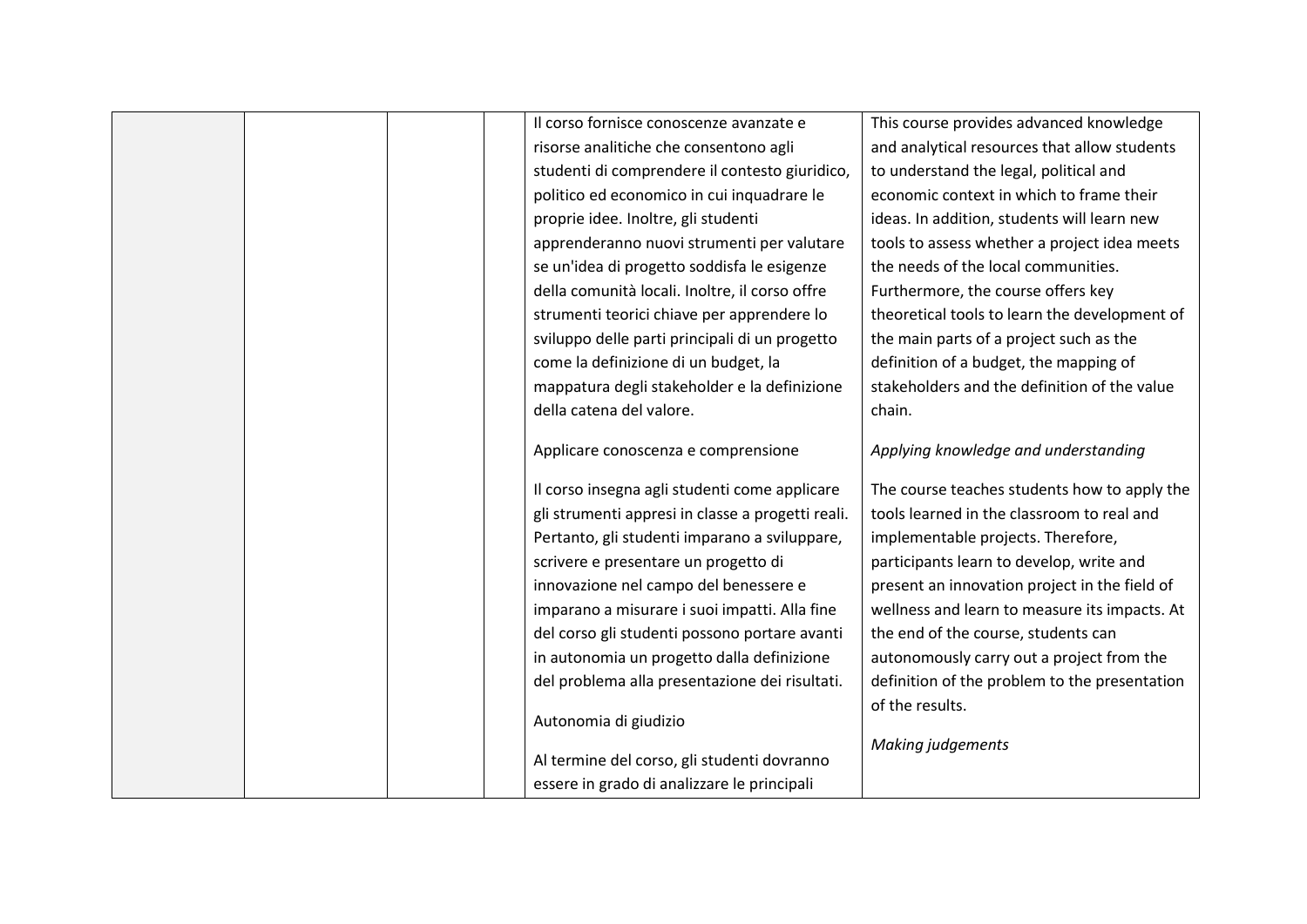|  | problematiche nel campo del benessere,           | At the end of the course, students are          |
|--|--------------------------------------------------|-------------------------------------------------|
|  | attraverso l'analisi dei dati raccolti e le      | expected to be able to analyze the main         |
|  | interazioni con stakeholder e partner.           | problems in the field of wellness, through the  |
|  | Durante tutta la durata del corso, gli studenti  | analysis of collected data and the interactions |
|  | imparano a interagire con professionisti del     | with stakeholders and partners. Throughout      |
|  | settore, valutando le informazioni che           | the duration of the course, students learn to   |
|  | ricevono dagli stakeholder per supportare al     | interact with professionals, evaluating the     |
|  | meglio il processo decisionale e migliorando     | information they receive from stakeholders      |
|  | la loro capacità di sviluppare idee progettuali. | to better support the decision-making           |
|  |                                                  | process and improving their ability to develop  |
|  | Abilità comunicative                             | project ideas.                                  |
|  | Questo corso offre agli studenti l'opportunità   |                                                 |
|  | di comprendere termini e concetti chiave e di    | <b>Communication skills</b>                     |
|  | migliorare la capacità degli studenti di         | This course offers students the opportunity to  |
|  | comunicare idee e analisi nel settore del        | understand key terms and concepts and to        |
|  | benessere. Inoltre, il corso fornisce agli       | improve students' ability to communicate        |
|  | studenti il vocabolario e le capacità            | ideas and analysis in the wellness sector. In   |
|  | comunicative necessarie per dialogare con        | addition, the course provides students the      |
|  | esperti e professionisti del settore.            | vocabulary and communication skills             |
|  |                                                  | necessary to communicate with experts and       |
|  | Capacità di apprendimento                        | professionals in the sector.                    |
|  |                                                  |                                                 |
|  | Al termine del corso gli studenti avranno        | Learning skills                                 |
|  | avuto modo di lavorare a stretto contatto con    |                                                 |
|  | professionisti del settore, apprendendo da       | At the end of the course, students will have    |
|  | esperti delle tecniche e degli strumenti         | had the opportunity to work closely with        |
|  | archiviati. Inoltre, gli studenti acquisiranno   | professionals in the sector, learning from      |
|  | competenze trasversali e accademiche, ad         | experts of the filed techniques and tools. In   |
|  |                                                  | addition, students will acquire soft and        |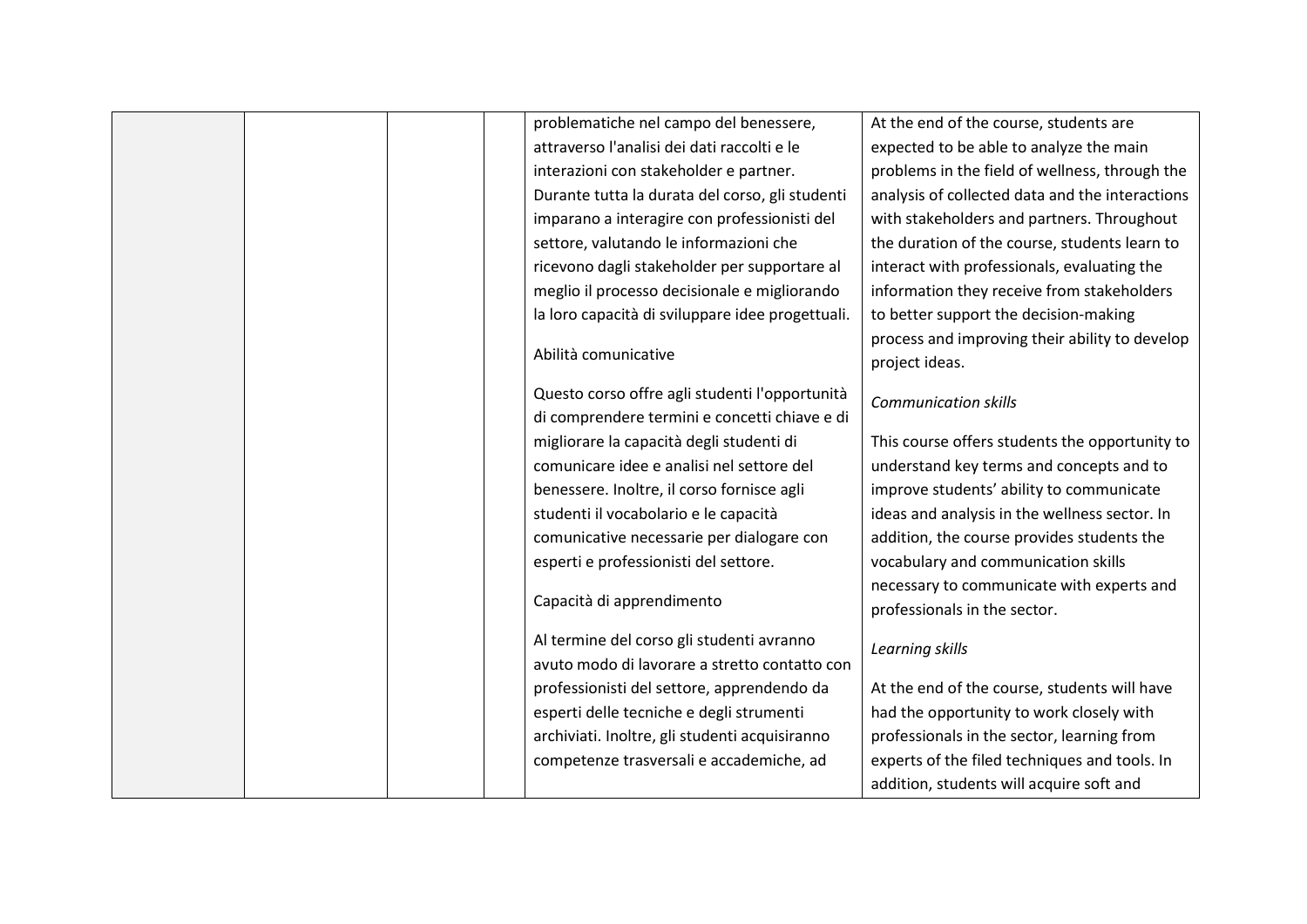|                      |                  |      |    | esempio, come presentare un progetto, che        | academic skills, for example, how to present   |
|----------------------|------------------|------|----|--------------------------------------------------|------------------------------------------------|
|                      |                  |      |    | contribuirà alla loro carriera professionale.    | a project, which will contribute to their      |
|                      |                  |      |    |                                                  | professional career.                           |
|                      |                  |      |    |                                                  |                                                |
| Prerequisiti /       | <b>PREREQ</b>    | 3800 | Sì | Non sono richieste conoscenze specifiche al di   | No specific knowledge is required outside of a |
| <b>Prerequisites</b> |                  |      |    | fuori di una conoscenza di base del mondo        | basic knowledge of the world of digital        |
|                      |                  |      |    | dell'innovazione digitale e della sostenibilità. | innovation and sustainability. By basic        |
|                      |                  |      |    | Per conoscenza di base, si intende la            | knowledge, it is meant the understanding of    |
|                      |                  |      |    | comprensione delle nozioni ottenute nei          | the notions obtained in the previous courses   |
|                      |                  |      |    | precedenti corsi della laurea.                   | of the master.                                 |
|                      |                  |      |    |                                                  |                                                |
| <b>Contenuti Del</b> | <b>CONTENUTI</b> | 3800 | Sì | Il corso, insieme ad altre attività, corsi e     | The course, in synergy with other activities,  |
| Corso /              |                  |      |    | laboratori del corso di laurea, ambisce a        | courses and workshops of the master, aims to   |
| <b>Course</b>        |                  |      |    | fornire esperienze agli studenti per affrontare  | provide students with skills that enable them  |
| <b>Contents</b>      |                  |      |    | le responsabilità, attività e aspettative        | to face the responsibilities, activities and   |
|                      |                  |      |    | dell'ambito lavorativo. Il corso si incentra nel | expectations of their future workplace. The    |
|                      |                  |      |    | tentativo di rispondere attraverso la co-        | course aims to co-develop a project that       |
|                      |                  |      |    | progettazione a una "challenge" della azienda    | answer to a "challenge" of the partner         |
|                      |                  |      |    | partner. La sfida invita gli studenti a          | company. Hence the course spur students to     |
|                      |                  |      |    | sviluppare in collaborazione con la stessa       | develop new projects, in collaboration with    |
|                      |                  |      |    | organizzazione e altri stakeholders del settore  | the same organization and other                |
|                      |                  |      |    | delle nuove progettualità che possano            | stakeholders, that can respond to a real need. |
|                      |                  |      |    | rispondere a un bisogno reale. Il corso si       | The course will highlight five elements:       |
|                      |                  |      |    | incentrerà in cinque blocchi:                    |                                                |
|                      |                  |      |    |                                                  | Introduction of the course and presentation    |
|                      |                  |      |    | Introduzione del percorso e strumenti di         | of the toolkit                                 |
|                      |                  |      |    | lavoro                                           |                                                |
|                      |                  |      |    |                                                  | In the first phase, shared with the other      |
|                      |                  |      |    | Nella prima fase, condivisa per tutti gli xLabs, | xLabs, the different paths will be presented   |
|                      |                  |      |    | verranno presentati i diversi percorsi           | indicating their characteristics and common    |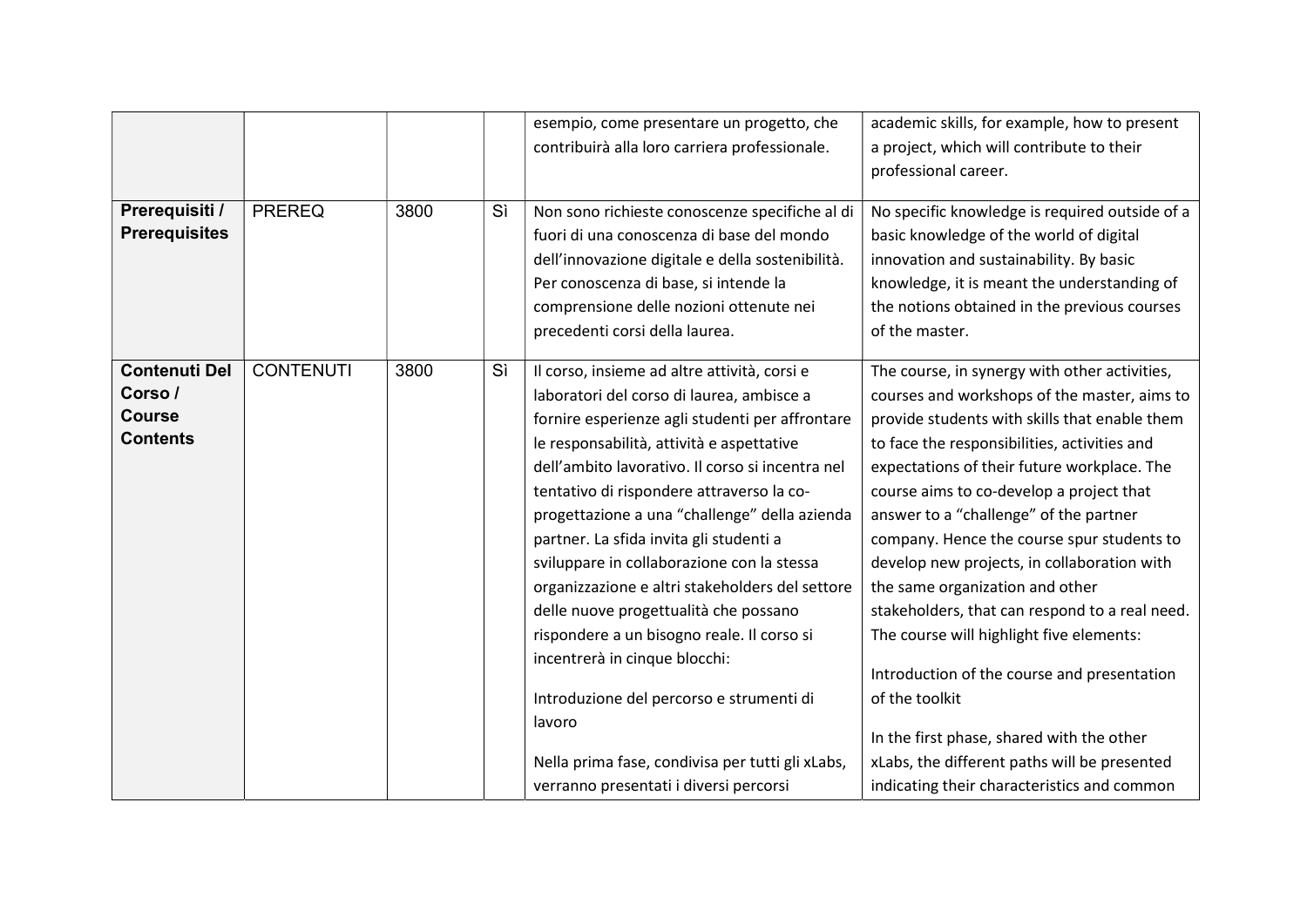|  | indicando le loro caratteristiche e punti in      | elements. In this first phase, partner          |
|--|---------------------------------------------------|-------------------------------------------------|
|  | comune. In questa prima fase, potranno            | companies will be able to participate and       |
|  | partecipare le imprese partners che si            | present themselves and launch the activities    |
|  | presenteranno con brevi inspirational speech      | with short inspirational speeches.              |
|  | di lancio dei laboratori. Inoltre, gli studenti   | Furthermore, in these sessions, students will   |
|  | inizieranno a familiarizzare con i principali     | begin to familiarize with the main theoretical  |
|  | elementi teorici del percorso (ad esempio,        | elements of the course (for example, design     |
|  | design thinking) e gli strumenti di co-           | thinking) and the co-design tools that they     |
|  | progettazione che verranno utilizzati.            | will use.                                       |
|  |                                                   |                                                 |
|  | Nella seconda parte del percorso, i gruppi si     | In the second part of the course, each xLab     |
|  | separeranno e verranno introdotti a delle         | will work separately, students will participate |
|  | lezioni, interattive e collaborative, nelle quali | to interactive and collaborative lectures, in   |
|  | potranno esplorare nel dettaglio le               | which they will be able to explore in detail    |
|  | caratteristiche, economiche, sociali e            | the economic, social and technological          |
|  | tecnologiche del settore del wellness e le sue    | characteristics of the wellness sector and its  |
|  | principali nozioni teoriche. In queste sessioni,  | main theoretical elements. In these sessions,   |
|  | gli studenti interagiranno con le                 | students will interact with partner             |
|  | organizzazioni partner potendo acquisire          | organizations, gaining important insights       |
|  | importante insights dalle loro esperienze e       | from their experiences and from analyzing       |
|  | analizzando i best cases.                         | best cases.                                     |
|  |                                                   |                                                 |
|  | Nella terza parte comincerà il lavoro di co-      | In the third part the co-design process will    |
|  | progettazione nel quale gli studenti              | begin. In this phase, students will work in     |
|  | lavoreranno in gruppo, insieme a esperti delle    | groups together with experts from the           |
|  | aziende. L'azienda partner, avente il diritto di  | companies. The partner company, having the      |
|  | "challenge", lancerà la sfida progettuale agli    | right to "challenge", will define the project   |
|  | studenti. Lo scopo di queste sessioni e           | scope. The purpose of these sessions is to      |
|  | attivare un processo di co-design delle           | activate the co-design of the solution through  |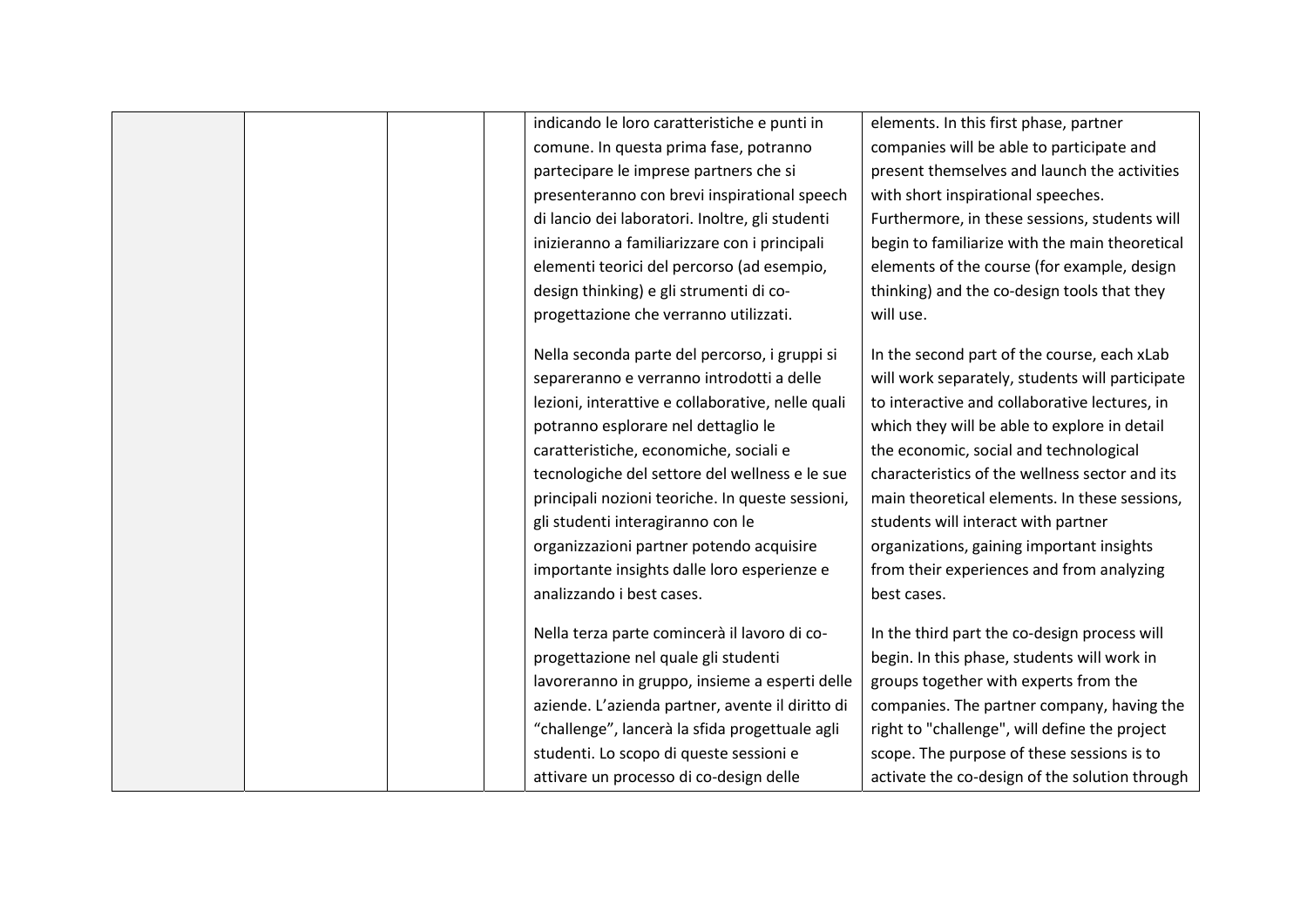| soluzioni attraverso la ricreazione               | the recreation of the innovation ecosystem.      |
|---------------------------------------------------|--------------------------------------------------|
| dell'ecosistema dell'innovazione. La prima        | The first phase of co-design will focus on the   |
| fase di co-progettazione si focalizzerà           | analysis of problems and the development of      |
| sull'analisi dei problemi e lo sviluppo dell'idea | the design idea in response to the identified    |
| progettuale in risposta alle esigenze             | needs.                                           |
| individuate.                                      |                                                  |
|                                                   | In the fourth part, there will be a second       |
| Nella quarta parte, gli studenti avranno un       | plenary session, in which students from all      |
| momento di confronto trasversale a tutti i        | xLabs will participate. This moment will allow   |
| xLabs. Questo momento permetterà agli             | students to present their progress and to        |
| studenti di presentare il loro avanzamento e      | receive feedback from other professors,          |
| di ricevere feedbacks anche dagli altri           | students, and experts. These moments will        |
| professori, studenti ed esperti. Questi           | also allow students to practice their public     |
| momenti permetteranno anche agli studenti         | speaking and synthesis skills. To facilitate and |
| di esercitare le proprie capacità di parlare in   | structure the discussion, students will need to  |
| pubblico e di sintesi progettuale. Per facilitare | follow a format, similar to contests for start-  |
| e strutturare la discussione verrà sviluppato     | ups and innovations, with pre-defined timing,    |
| un formato di discussione ben definito, che       | methods, and evaluation grids.                   |
| ricalca le modalità dei contest per start-up e    |                                                  |
| idee innovative, con tempi, modalità e griglie    | In the fifth part, students will work on         |
| di valutazione predefinite.                       | finalizing their ideas, thanks also to the       |
|                                                   | feedback received in the previous session.       |
| Nella quinta parte, gli studenti lavoreranno      | The goal is to refine the proposal, supporting   |
| nella finalizzazione delle proprie idee, grazie   | it with scientific data and reports. In the      |
| anche ai feedback ricevuti nella sessione         | second phase, the co-design will define in       |
| precedente. L'obiettivo è quello di affinare la   | greater detail the actors, the form of           |
| proposta, supportandola con dati e report         | governance and the added value of the idea.      |
| scientifici. Nella seconda fase, la co-           | At the end of this last co-design session, the   |
| progettazione definirà con maggiore dettaglio     | design idea will be transformed into a           |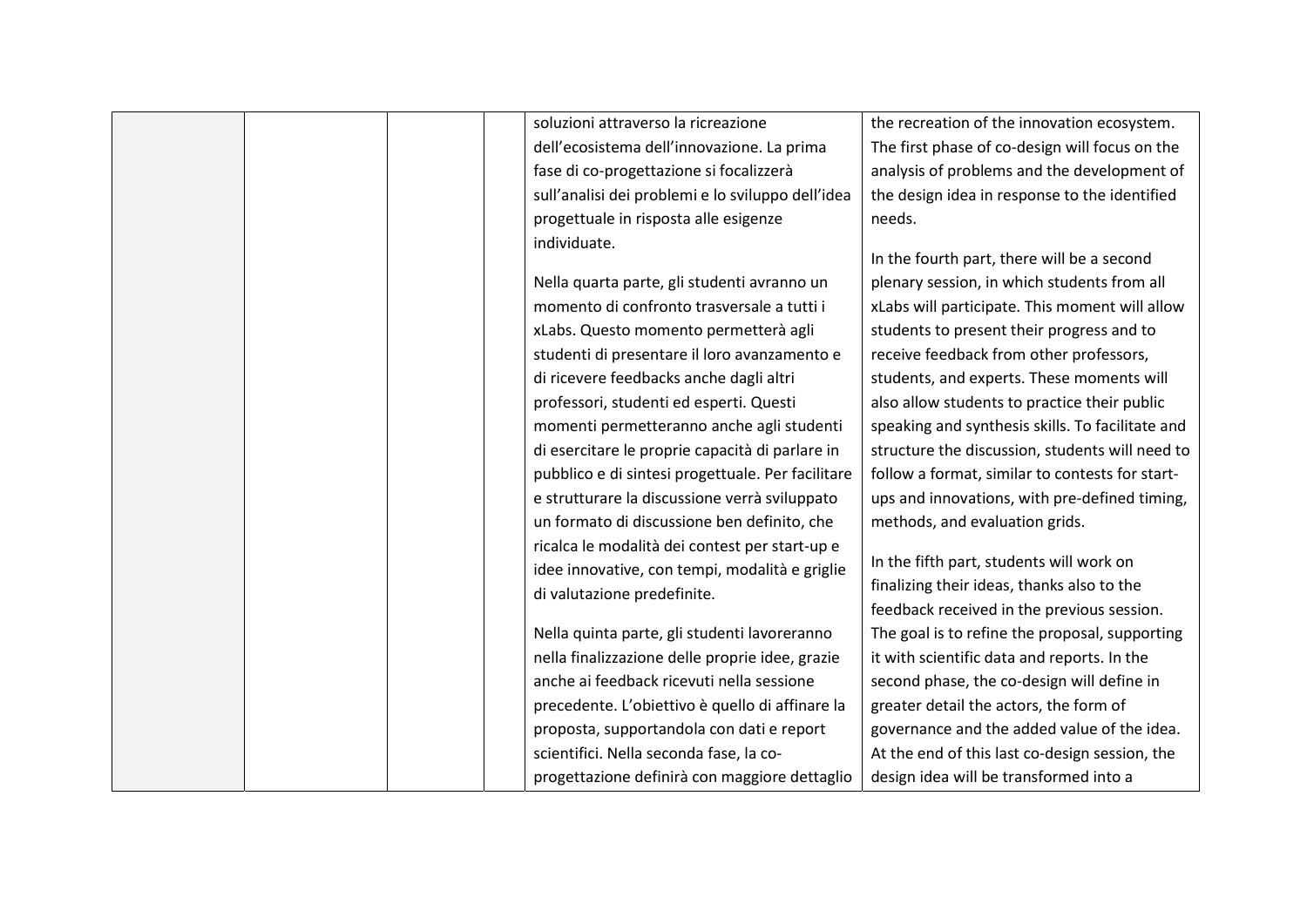|                                                                             |                  |      |    | gli attori, la forma di governance e il valore<br>aggiunto dell'idea. Alla fine di questa ultima<br>sessione di co-progettazione l'idea<br>progettuale dovrà essere trasformata in un<br>Proof of Concept completo e presentabile a<br>possibili finanziatori e partner esterni.<br>Nell'ultima sessione, i progetti finali verranno<br>presentati a una "giuria" che ne valuterà la<br>fattibilità e gli impatti sociali, economici e<br>ambientali. Questa sessione finale potrà<br>coinvolgere diversi esperti, finanziatori,<br>autorità, incubatori e rappresentanti<br>dell'accademia. Anche questa sessione<br>seguirà degli schemi predefiniti già<br>sperimentati nella sessione intermedia.<br>L'obiettivo è quello di amplificare il lavoro<br>svolto dagli studenti e permettergli di avere<br>visibilità per continuare il progetto anche<br>dopo la fine del xLab. | complete Proof of Concept that can be<br>presented to possible investors and external<br>partners.<br>In the last session, the final projects will be<br>presented to a "jury" who will evaluate their<br>feasibility and social, economic and<br>environmental impacts. This final open<br>session will involve various experts, funders,<br>authorities, incubators and academy<br>representatives. This session will also follow<br>the predefined schemes already tested in the<br>intermediate session. The goal is to amplify<br>the work done by the students and allow<br>them to have visibility to continue the project<br>even after the end of the xLab. |
|-----------------------------------------------------------------------------|------------------|------|----|----------------------------------------------------------------------------------------------------------------------------------------------------------------------------------------------------------------------------------------------------------------------------------------------------------------------------------------------------------------------------------------------------------------------------------------------------------------------------------------------------------------------------------------------------------------------------------------------------------------------------------------------------------------------------------------------------------------------------------------------------------------------------------------------------------------------------------------------------------------------------------|----------------------------------------------------------------------------------------------------------------------------------------------------------------------------------------------------------------------------------------------------------------------------------------------------------------------------------------------------------------------------------------------------------------------------------------------------------------------------------------------------------------------------------------------------------------------------------------------------------------------------------------------------------------------|
| <b>Testi Di</b><br><b>Riferimento /</b><br><b>Reference</b><br><b>Books</b> | <b>TESTI RIF</b> | 3800 | Sì | L'ampiezza degli argomenti e le loro<br>implicazioni pratiche rende difficile fare<br>riferimento a un libro di testo specifico.<br>Materiale di lettura, dispense e diapositive,<br>che fanno riferimento a una data lezione,<br>vengono messi a disposizione degli studenti in<br>anticipo.                                                                                                                                                                                                                                                                                                                                                                                                                                                                                                                                                                                    | The width of the topics and their practical<br>implications makes it difficult to refer to a<br>specific textbook. Reading materials,<br>handouts, and slides, referring to a given<br>lesson, are made available to students in<br>advance.                                                                                                                                                                                                                                                                                                                                                                                                                         |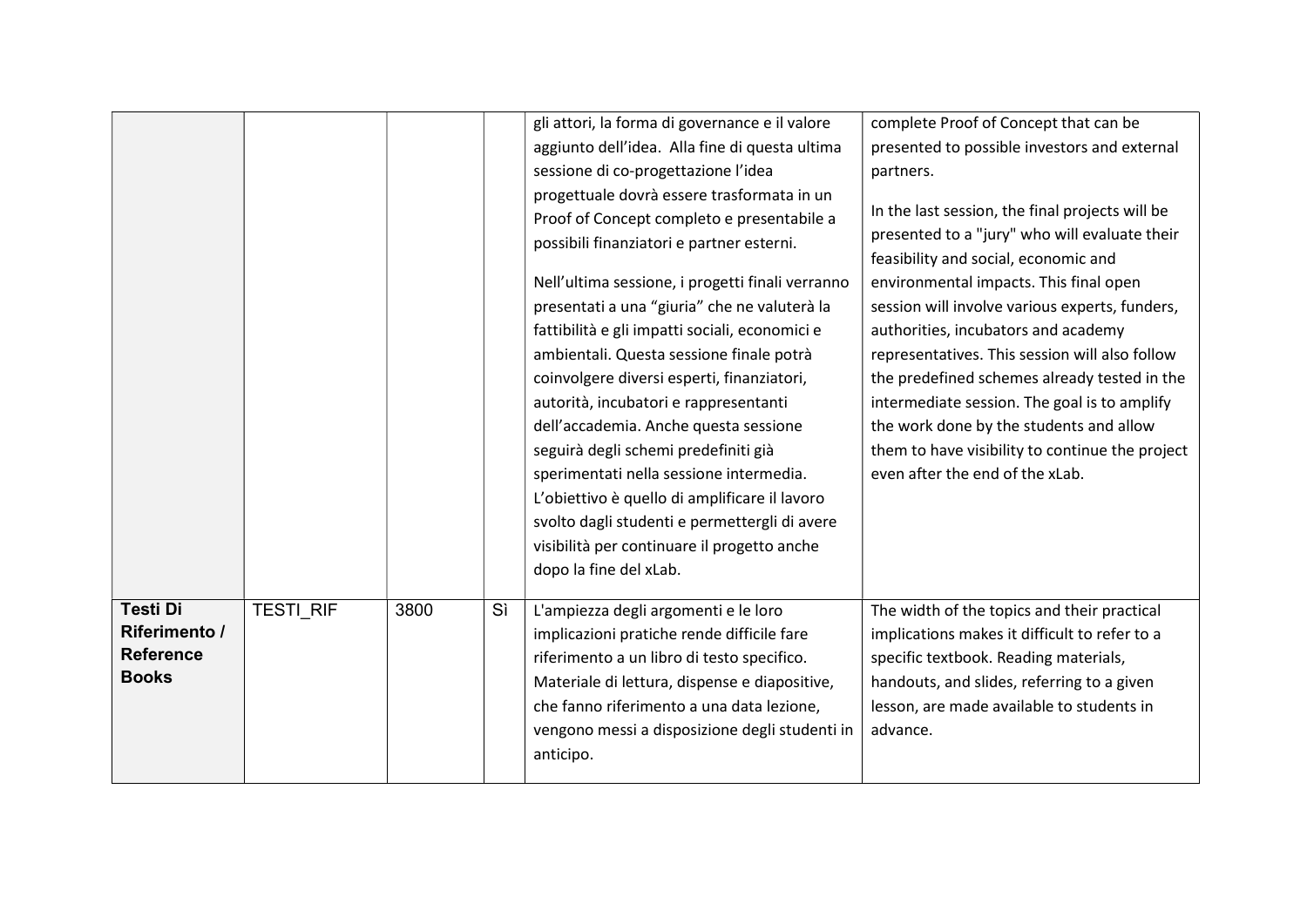| Settimana 1/     | PROGR LEZ 1 | 3800 | Sì | Nella prima sessione verrà presentato il          | In the first session, the xLab will be presented |
|------------------|-------------|------|----|---------------------------------------------------|--------------------------------------------------|
| Week 1           |             |      |    | percorso in tutte le sue parti e le               | in all its parts and the partner organizations   |
| <b>Contenuto</b> |             |      |    | organizzazioni partner che parteciperanno         | participating in the co-design will introduce    |
| sessioni on      |             |      |    | alla co-progettazione presenteranno il loro       | their activities with brief inspirational        |
| line e on        |             |      |    | lavoro con brevi inspirational speech e           | speeches, explaining the challenges. The first   |
| campus / On      |             |      |    | introducendo le diverse sfide che il xLab         | session will also be the first opportunity for   |
| line and on      |             |      |    | affronteranno. La prima sessione sarà anche       | students to interact with industry experts and   |
| campus           |             |      |    | la prima occasione per interagire con gli         | professionals and be able to take inspiration    |
| <b>lectures</b>  |             |      |    | esperti e professionisti del settore e poter      | from the guest presentations.                    |
| content          |             |      |    | prendere ispirazione dalle presentazioni degli    |                                                  |
|                  |             |      |    | ospiti.                                           |                                                  |
|                  |             |      |    |                                                   |                                                  |
| Settimana 2/     | PROGR LEZ 2 | 3800 | Sì | Nella seconda sessione verranno introdotti i      | In the second session, the main theoretical      |
| Week 2           |             |      |    | principali temi teorici allo scopo di fornire una | themes will be introduced to provide an          |
| <b>Contenuto</b> |             |      |    | panoramica degli argomenti trattati Questa        | overview of the topics covered. This             |
| sessioni on      |             |      |    | introduzione fornirà anche informazioni sul       | introduction will also provide information on    |
| line e on        |             |      |    | collegamento dei vari argomenti orientando        | the connection of the various topics orienting   |
| campus / On      |             |      |    | gli studenti e fornendogli gli strumenti teorici  | students and providing them with the             |
| line and on      |             |      |    | per comprendere il percorso, ad esempio           | theoretical tools to understand the path, for    |
| campus           |             |      |    | l'importanza della co-governance.                 | example the importance of co-governance.         |
| <b>lectures</b>  |             |      |    |                                                   |                                                  |
| content          |             |      |    | Inoltre, questa sessione fornirà agli studenti    | In addition, this session will provide students  |
|                  |             |      |    | delle competenze traversali, indipendenti dal     | with horizontal skills, independent of the       |
|                  |             |      |    | settore scelto, che serviranno a supportarli      | chosen sector, which will serve to support       |
|                  |             |      |    | nell'apprendimento e nelle attività di co-        | them in the understanding of the                 |
|                  |             |      |    | progettazione. Ad esempio, si potranno            | phenomenon and in the co-design activities.      |
|                  |             |      |    | presentare agli studenti strumenti di design      | For example, design thinking tools will be       |
|                  |             |      |    | thinking.                                         | presented to students.                           |
|                  |             |      |    |                                                   |                                                  |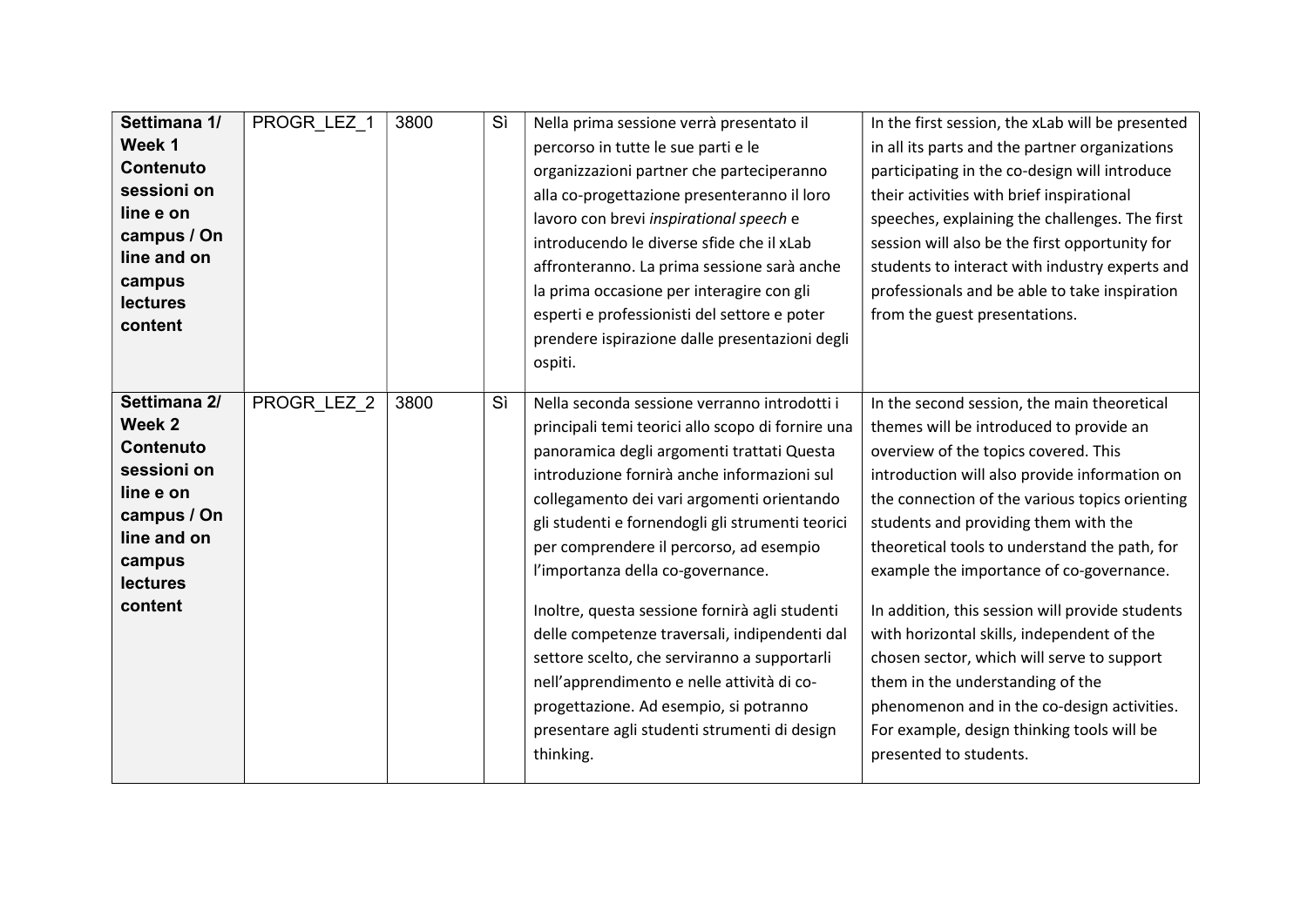| Settimana 3/     | PROGR LEZ 3 | 3800 | Sì | Nella terza sessione verranno offerta una        | In the third session, it will be offered an      |
|------------------|-------------|------|----|--------------------------------------------------|--------------------------------------------------|
| Week 3           |             |      |    | panoramica dei diversi campi d'azione che        | overview of the different fields of the          |
| <b>Contenuto</b> |             |      |    | compongono il settore del benessere della        | wellness sector. In this session, students will  |
| sessioni on      |             |      |    | persona. In questa sessione gli studenti         | be able to explore the different areas of        |
| line e on        |             |      |    | potranno approfondire i diversi settori del      | wellness, starting from food to physical         |
| campus / On      |             |      |    | benessere, partendo dal cibo fino all'attività   | activity, analyzing their main characteristics.  |
| line and on      |             |      |    | fisica, analizzandone le loro principali         | For example, students will explore the food      |
| campus           |             |      |    | caratteristiche. Verranno per esempio            | value chain, and how economic and social         |
| <b>lectures</b>  |             |      |    | approfondite la catena del valore alimentare,    | value is generated and distributed among the     |
| content          |             |      |    | e come il valore economico e sociale viene       | various actors.                                  |
|                  |             |      |    | generato e distribuito fra i diversi attori.     |                                                  |
|                  |             |      |    |                                                  | In the final part, students will begin to define |
|                  |             |      |    | Nella parte finale si inizierà a coinvolgere gli | the intervention area by deepening some          |
|                  |             |      |    | studenti nella selezione dell'ambito             | aspects of the sector that will be particularly  |
|                  |             |      |    | d'intervento approfondendo alcuni aspetti del    | relevant in the context of the co-design         |
|                  |             |      |    | settore che saranno particolarmente rilevanti    | process.                                         |
|                  |             |      |    | nell'ambito del processo di co-progettazione.    |                                                  |
| Settimana 4/     | PROGR LEZ 4 | 3800 | Sì | Nella quarta sessione si approfondiranno le      | The fourth session will focus on issues related  |
| Week 4           |             |      |    | tematiche legate alla sostenibilità e            | to sustainability and digital innovation in the  |
| <b>Contenuto</b> |             |      |    | all'innovazione digitale del settore del         | wellness sector. Students will also explore the  |
| sessioni on      |             |      |    | benessere. Verranno quindi approfonditi gli      | aspects of innovation and how, especially in     |
| line e on        |             |      |    | aspetti d'innovazione e come specialmente        | traditional activities, the development of       |
| campus / On      |             |      |    | nelle attività tradizionali lo sviluppo di       | innovative prototyping can be based on a         |
| line and on      |             |      |    | prototipazioni innovative possano basarsi su     | change in processes and modus operandi. For      |
| campus           |             |      |    | un cambiamento dei processi e de modus           | example, students will explore how co-           |
| <b>lectures</b>  |             |      |    | operandi. Ad esempio, gli studenti potranno      | governance tools could support the creation      |
| content          |             |      |    | approfondire come strumenti di co-               | of a more sustainable food supply chain.         |
|                  |             |      |    |                                                  |                                                  |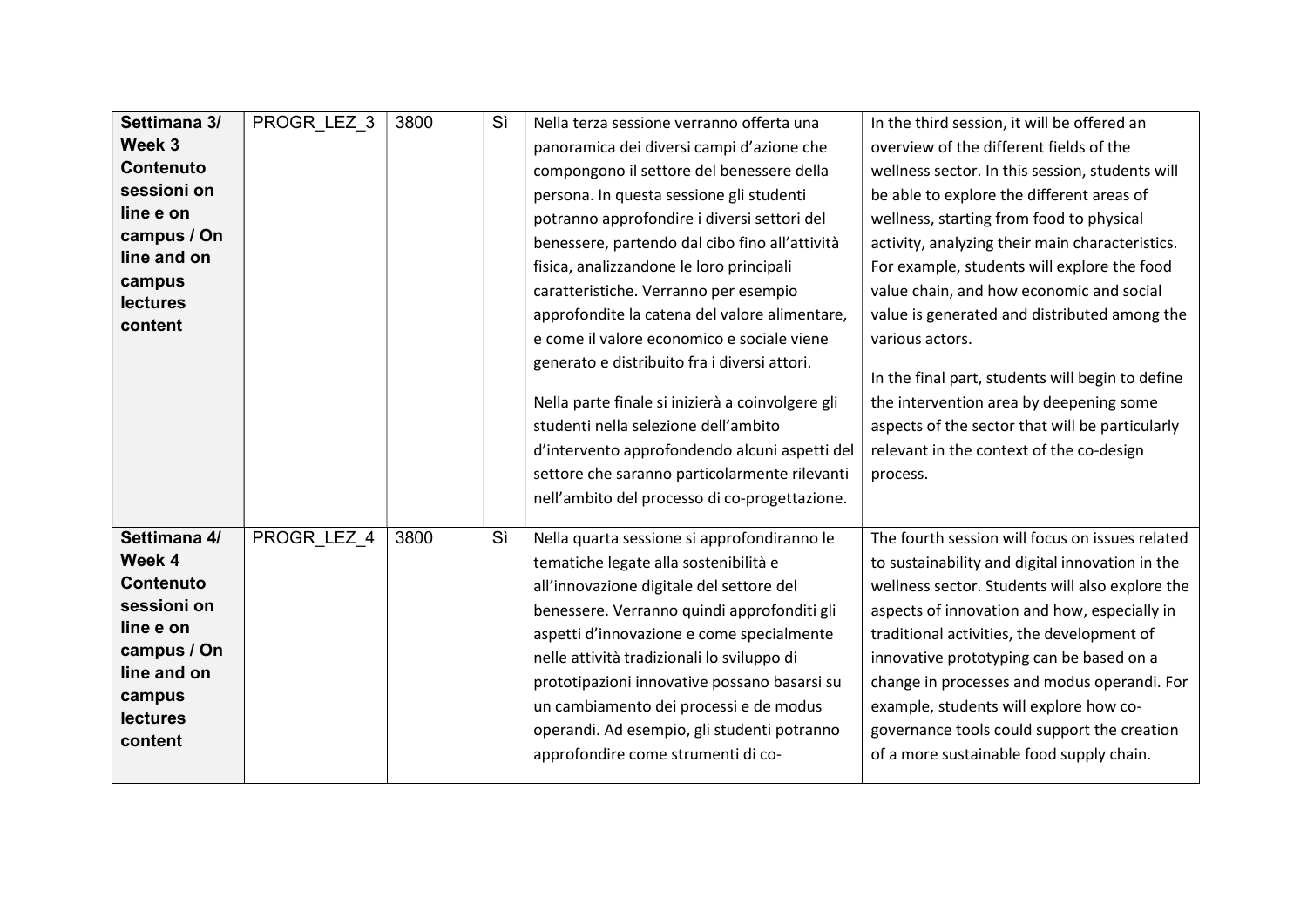|                           |             |      |    | governance per la creazione di una filiera       |                                                  |
|---------------------------|-------------|------|----|--------------------------------------------------|--------------------------------------------------|
|                           |             |      |    | alimentare maggiormente sostenibile.             |                                                  |
|                           |             |      |    |                                                  |                                                  |
| Settimana 5/              | PROGR_LEZ_5 | 3800 | Sì | Nella quinta sessione, si inizierà ad esplorare  | In the fifth session, the link between           |
| Week 5                    |             |      |    | da un punto di vista teorico e pratico il        | emerging technologies and wellness will be       |
| <b>Contenuto</b>          |             |      |    | legame fra tecnologie emergenti e benessere,     | explored from a theoretical and practical        |
| sessioni on               |             |      |    | in questa fase verrà fatta particolare           | point of view. In this phase particular          |
| line e on                 |             |      |    | attenzione a come le innovazioni possano         | attention will be paid to how innovations can    |
| campus / On               |             |      |    | contribuire ad incrementare la sostenibilità     | contribute to increasing the economic, social    |
| line and on               |             |      |    | economica, sociale e ambientale del              | and environmental sustainability of the          |
| campus<br><b>lectures</b> |             |      |    | territorio. Ad esempio, si approfondirà come     | territory. For example, students will            |
| content                   |             |      |    | la blockchain possa essere sviluppata per il     | investigate how the blockchain can be            |
|                           |             |      |    | tracciamento della filiera e per garantire delle | developed for tracking the supply chain and      |
|                           |             |      |    | produzioni etiche e sostenibili. Vi sarà poi un  | to guarantee ethical and sustainable             |
|                           |             |      |    | focus sulle innovazioni digitali e come          | production. There will also be a focus on        |
|                           |             |      |    | piattaforme e altre tecnologie possano           | digital innovations and how platforms and        |
|                           |             |      |    | migliorare dei settori legati alla tradizione    | other technologies can improve traditional       |
|                           |             |      |    | come quelli del benessere.                       | sectors such as wellness.                        |
|                           |             |      |    |                                                  |                                                  |
| Settimana 6/              | PROGR LEZ 6 | 3800 | Sì | Nella sesta sessione, verrà spiegata con         | In the sixth session, the "challenge" of the     |
| Week 6                    |             |      |    | maggiore dettaglio la "challange" del            | project will be explained in greater detail. The |
| <b>Contenuto</b>          |             |      |    | progetto. L'organizzazione partner spiegherà     | partner organization will present to the         |
| sessioni on               |             |      |    | agli studenti in cosa consiste, quali sono i     | students the process and the expected            |
| line e on<br>campus / On  |             |      |    | risultati attesi e quale sarà il percorso per    | outcomes.                                        |
| line and on               |             |      |    | sviluppare l'dea progettuale.                    | Students will then work, individually and in     |
| campus                    |             |      |    | Verrà poi richiesto agli studenti di lavorare,   | groups, on the development of the design         |
| <b>lectures</b>           |             |      |    |                                                  | idea. In the first session, students will        |
| content                   |             |      |    | individualmente e in gruppo, allo sviluppo       |                                                  |
|                           |             |      |    | dell'idea progettuale. Nella prima sessione si   | analyses, starting from the challenge, the       |
|                           |             |      |    | analizzerà a partire dalla challenge il contesto | legislative, policy and market context. The      |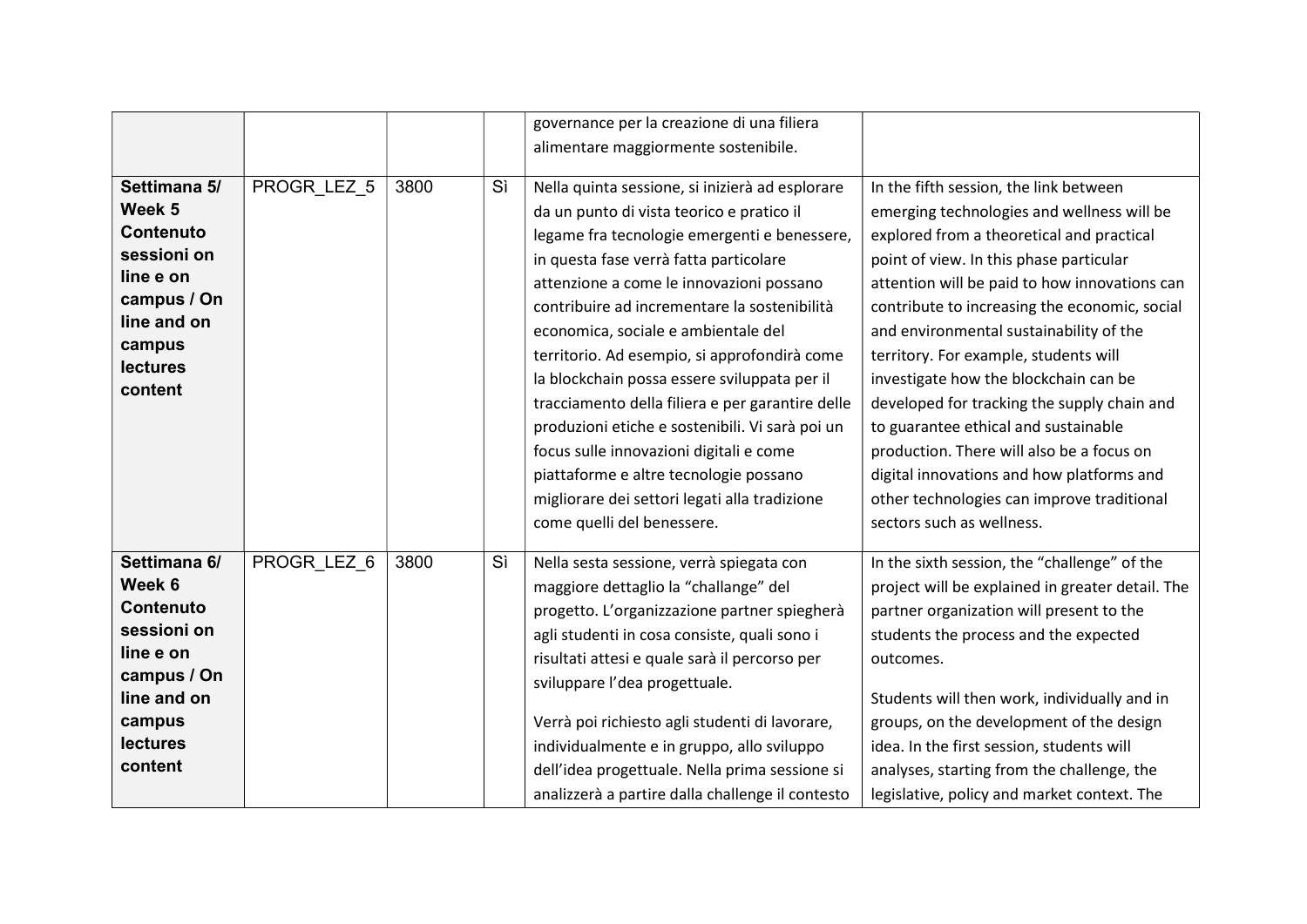|                                                                                                                                              |             |      |    | legislativo, di policy e il mercato al fine di<br>individuare quale problematiche emergono e<br>vi è il bisogno di prioritizzare nella<br>progettazione, attraverso strumenti<br>collaborativi come canvas digitali.                                                                                                                                                                                                                                                                                                                                                                                 | analysis will enable to identify which<br>problems arise and which parts need to be<br>prioritized in the design, through<br>collaborative tools such as digital canvas.                                                                                                                                                                                                                                                                                                                                                                 |
|----------------------------------------------------------------------------------------------------------------------------------------------|-------------|------|----|------------------------------------------------------------------------------------------------------------------------------------------------------------------------------------------------------------------------------------------------------------------------------------------------------------------------------------------------------------------------------------------------------------------------------------------------------------------------------------------------------------------------------------------------------------------------------------------------------|------------------------------------------------------------------------------------------------------------------------------------------------------------------------------------------------------------------------------------------------------------------------------------------------------------------------------------------------------------------------------------------------------------------------------------------------------------------------------------------------------------------------------------------|
| Settimana 7/<br>Week 7<br><b>Contenuto</b><br>sessioni on<br>line e on<br>campus / On<br>line and on<br>campus<br><b>lectures</b><br>content | PROGR LEZ 7 | 3800 | Sì | Nella settima sessione si continuerà la co-<br>progettazione, e si utilizzeranno strumenti<br>digitali per il co-design di idee innovative. In<br>particolare, si svilupperanno dei momenti di<br>idea generation nei quali sarà richiesto agli<br>studenti di partecipare allo sviluppo del<br>progetto attraverso le loro idee. In questa<br>fase sarà fondamentale l'interazione con i<br>partner per innescare delle idee che da un<br>lato abbiano un carattere d'innovativa e<br>originalità, dall'altro possano essere<br>realizzabili e aderenti ai bisogni evidenziati<br>nella prima fase. | In the seventh session the co-design process<br>will continue, using digital tools for the co-<br>design of innovative ideas. Students will<br>participate to idea generation session in<br>which they can contribute to the<br>development of the project through their<br>ideas. In this phase, interaction with partners<br>will be essential to trigger ideas that on one<br>hand have an innovative and original<br>character, and on the other hand can be<br>achievable and match to the needs<br>highlighted in the first phase. |
| Settimana 8/<br>Week 8<br><b>Contenuto</b><br>sessioni on<br>line e on<br>campus / On<br>line and on<br>campus                               | PROGR LEZ 8 | 3800 | Sì | Nell'ottava sessione vi sarà un momento di<br>raccordo e condivisione con gli altri xLabs. In<br>questa sessione gli studenti condivideranno il<br>lavoro svolto fino a quel momento attraverso<br>un processo di presentazione delle idee tipico<br>dell'innovazione e delle start-up. Ogni gruppo<br>riceverà dei feedback strutturati su come<br>migliorare la propria idea dai partecipanti al<br>processo.                                                                                                                                                                                      | In the eighth session there will be a linking<br>moment between xLabs. In this session,<br>students will share the work developed up to<br>that point and present it following a process<br>typical of innovation and start-ups. Each<br>group will receive structured feedback on<br>how to improve their idea from the<br>stakeholders involved in the process,<br>professors, and the other students.                                                                                                                                 |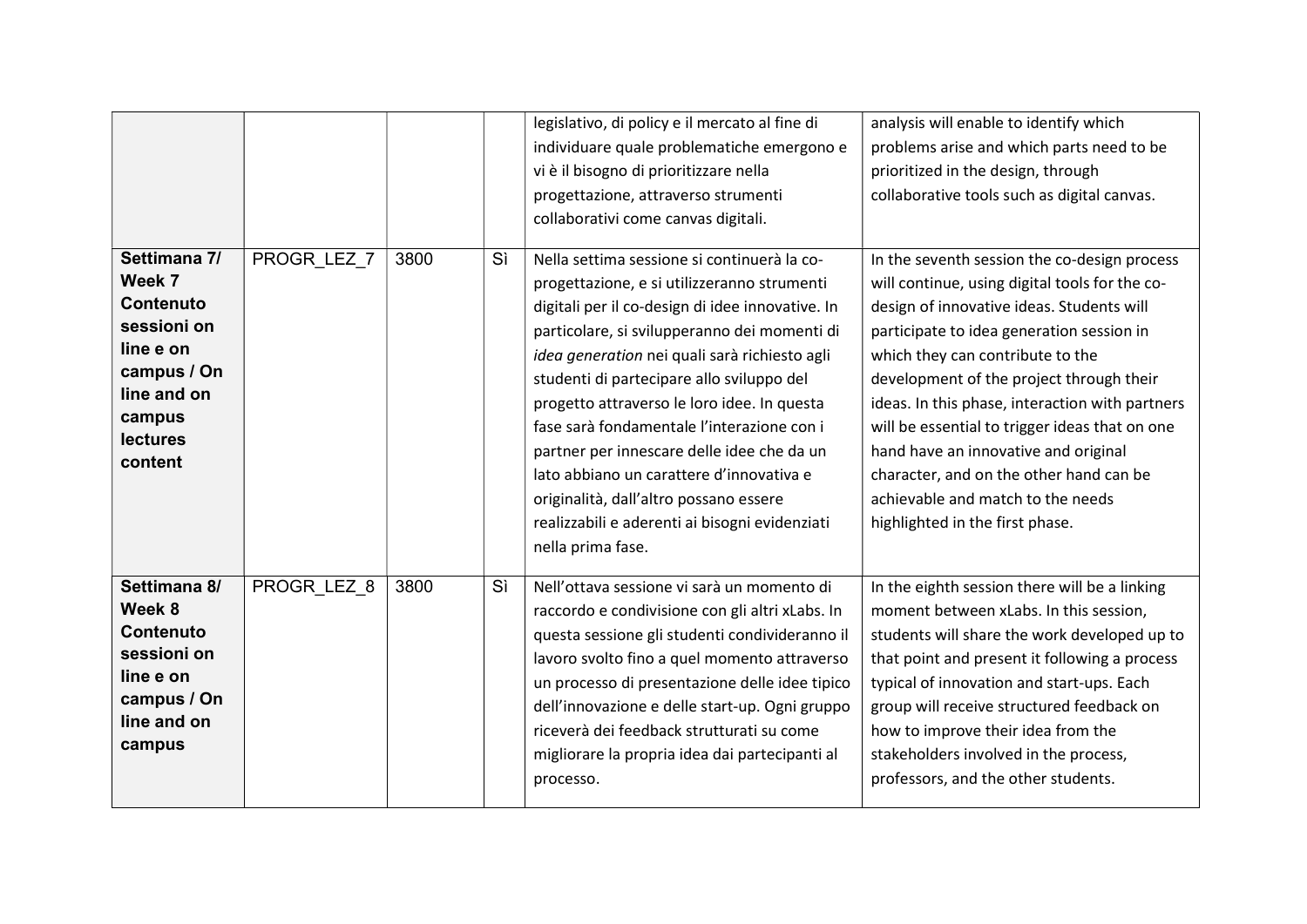| <b>lectures</b><br>content                                                                                                                     |                  |      |    |                                                                                                                                                                                                                                                                                                                                                                                                                                                                                                                                                                                                                                                                    |                                                                                                                                                                                                                                                                                                                                                                                                                                                                                                                                                                                                                          |
|------------------------------------------------------------------------------------------------------------------------------------------------|------------------|------|----|--------------------------------------------------------------------------------------------------------------------------------------------------------------------------------------------------------------------------------------------------------------------------------------------------------------------------------------------------------------------------------------------------------------------------------------------------------------------------------------------------------------------------------------------------------------------------------------------------------------------------------------------------------------------|--------------------------------------------------------------------------------------------------------------------------------------------------------------------------------------------------------------------------------------------------------------------------------------------------------------------------------------------------------------------------------------------------------------------------------------------------------------------------------------------------------------------------------------------------------------------------------------------------------------------------|
| Settimana 9/<br>Week 9<br><b>Contenuto</b><br>sessioni on<br>line e on<br>campus / On<br>line and on<br>campus<br><b>lectures</b><br>content   | PROGR_LEZ_9      | 3800 | Sì | Il lavoro di co-progettazione continua<br>supportando gli studenti ad affinare la propria<br>idea progettuale. In questa fase sarà richiesto<br>di fornire dati aggiuntivi a supporto delle loro<br>idee. Il lavoro di approfondimento riguarderà<br>anche lo sviluppo dell'idea, con gli studenti<br>che dovranno sviluppare la soluzione<br>attraverso la definizione di un ecosistema,<br>che coinvolga diverse tipologie di attori, così<br>da incrementare la sostenibilità economica,<br>sociale e ambientale dell'idea.                                                                                                                                     | The co-design process continues with the<br>refinement of students' ideas. At this stage<br>students need to provide additional data and<br>evidence to support their ideas. Students will<br>also work on deepening their ideas and work<br>for the definition of an ecosystem, which<br>involve different types of actors, that can<br>increase the economic, social and<br>environmental sustainability of the idea.                                                                                                                                                                                                  |
| Settimana 10/<br>Week 10<br><b>Contenuto</b><br>sessioni on<br>line e on<br>campus / On<br>line and on<br>campus<br><b>lectures</b><br>content | PROGR LEZ 1<br>0 | 3800 | Sì | Nell'ultima sessione di co-progettazione, mira<br>a far sviluppare agli studenti dei prototipi<br>progettuali dell'idea. A questo scopo vengono<br>ricercati possibili casi studio e piloti che<br>possano far calare l'idea progettuale nel<br>concreto. Questo esercizio supporterà gli<br>studenti nel sintetizzare le nozioni apprese e i<br>risultati delle precedenti lezioni oltre a far si<br>che il progetto risponda in maniera esplicita<br>alla sfida lanciata all'inizio del percorso.<br>Inoltre, verrà trattata l'analisi finanziaria del<br>progetto e come rendere l'idea sostenibile<br>economicamente attraverso modelli di<br>business ibridi. | The last co-design session aims to support<br>students in prototyping their ideas. For this<br>purpose, students will analyses case studies<br>and pilots that can support them to bring the<br>designed idea into reality. This exercise will<br>support students in summarizing the notions<br>learned and the results of previous lectures<br>as well as ensuring that the project responds<br>to the challenge launched at the beginning of<br>the course. In addition, students will focus on<br>the financial analysis and how the project<br>could be economically sustainable through<br>hybrid business models. |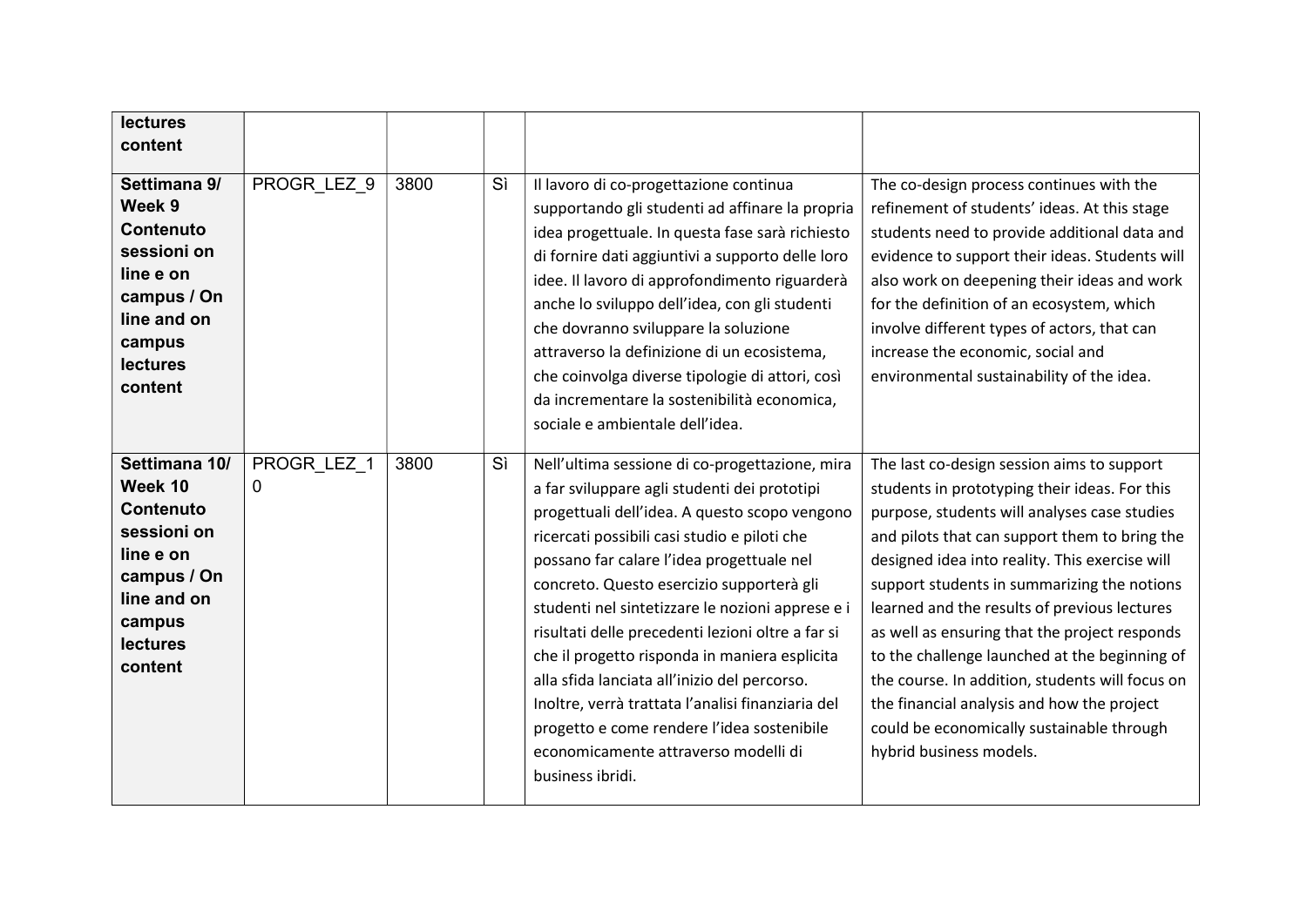| Settimana 11/<br>Week 11<br>Contenuto<br>sessioni on<br>line e on<br>campus / On<br>line and on<br>campus<br><b>lectures</b><br>content        | PROGR_LEZ_1<br>$\mathbf 1$    | 3800 | Sì | Nell'undicesima lezione si focalizzerà nella<br>preparazione della presentazione dell'idea<br>progettuale. Gli studenti apprenderanno<br>come preparare i documenti, presentazioni e<br>contenuto multimediale per poter presentare<br>ad esperti, finanziatori e altri portatori<br>d'interessa la loro idea progettuale. In questa<br>verranno quindi finalizzati i materiali fino a<br>quel momento prodotti.                                                                                                                                                                                                                                                                             | The eleventh lesson will focus on preparing<br>the presentation of the project idea. Students<br>will learn how to develop reporting<br>documents, presentations and multimedia<br>content that can support them to present<br>their project idea to experts, funders, and<br>other stakeholders. The materials produced<br>up to that point will then be finalized.                                                                                                                                                                                                                                                                                        |
|------------------------------------------------------------------------------------------------------------------------------------------------|-------------------------------|------|----|----------------------------------------------------------------------------------------------------------------------------------------------------------------------------------------------------------------------------------------------------------------------------------------------------------------------------------------------------------------------------------------------------------------------------------------------------------------------------------------------------------------------------------------------------------------------------------------------------------------------------------------------------------------------------------------------|-------------------------------------------------------------------------------------------------------------------------------------------------------------------------------------------------------------------------------------------------------------------------------------------------------------------------------------------------------------------------------------------------------------------------------------------------------------------------------------------------------------------------------------------------------------------------------------------------------------------------------------------------------------|
| Settimana 12/<br>Week 12<br><b>Contenuto</b><br>sessioni on<br>line e on<br>campus / On<br>line and on<br>campus<br><b>lectures</b><br>content | PROGR LEZ 1<br>$\overline{2}$ | 3800 | Sì | Nell'ultima sessione gli studenti<br>presenteranno la loro idea finale e<br>riceveranno feedback di partner di progetto. I<br>progetti finali verranno presentati a una<br>"giuria" che ne valuterà la fattibilità e gli<br>impatti sociali, economici e ambientali.<br>Questa sessione finale, aperta, potrà<br>coinvolgere diversi esperti, finanziatori,<br>autorità e rappresentanti dell'accademia.<br>Anche questa sessione seguirà degli schemi<br>predefiniti già sperimentati nella sessione<br>intermedia. L'obiettivo è quello di amplificare<br>il lavoro svolto dagli studenti e permettergli di<br>avere visibilità per continuare il progetto<br>anche dopo la fine del xLab. | In the last session, students will present their<br>final idea and will receive feedback from<br>project partners. The final projects will be<br>presented to a "jury" who will evaluate their<br>feasibility and social, economic and<br>environmental impacts. This final open<br>session will involve various experts, investors,<br>authorities, and representatives of<br>universities. This session will also follow the<br>predefined schemes already tested in the<br>intermediate session. The goal is to amplify<br>the work done by the students and allow<br>them to have visibility to continue the project<br>even after the end of the xLab. |
| Metodologie<br>Didattiche /                                                                                                                    | <b>METODI DID</b>             | 3800 | Sì | Il corso si sviluppa su due principali metodi di<br>insegnamento. Le lezioni si svolgono in parte<br>in modo frontale, specialmente nella prima                                                                                                                                                                                                                                                                                                                                                                                                                                                                                                                                              | The course is developed on two main<br>teaching methods. The lessons take place in<br>part in a frontal way, especially in the first                                                                                                                                                                                                                                                                                                                                                                                                                                                                                                                        |